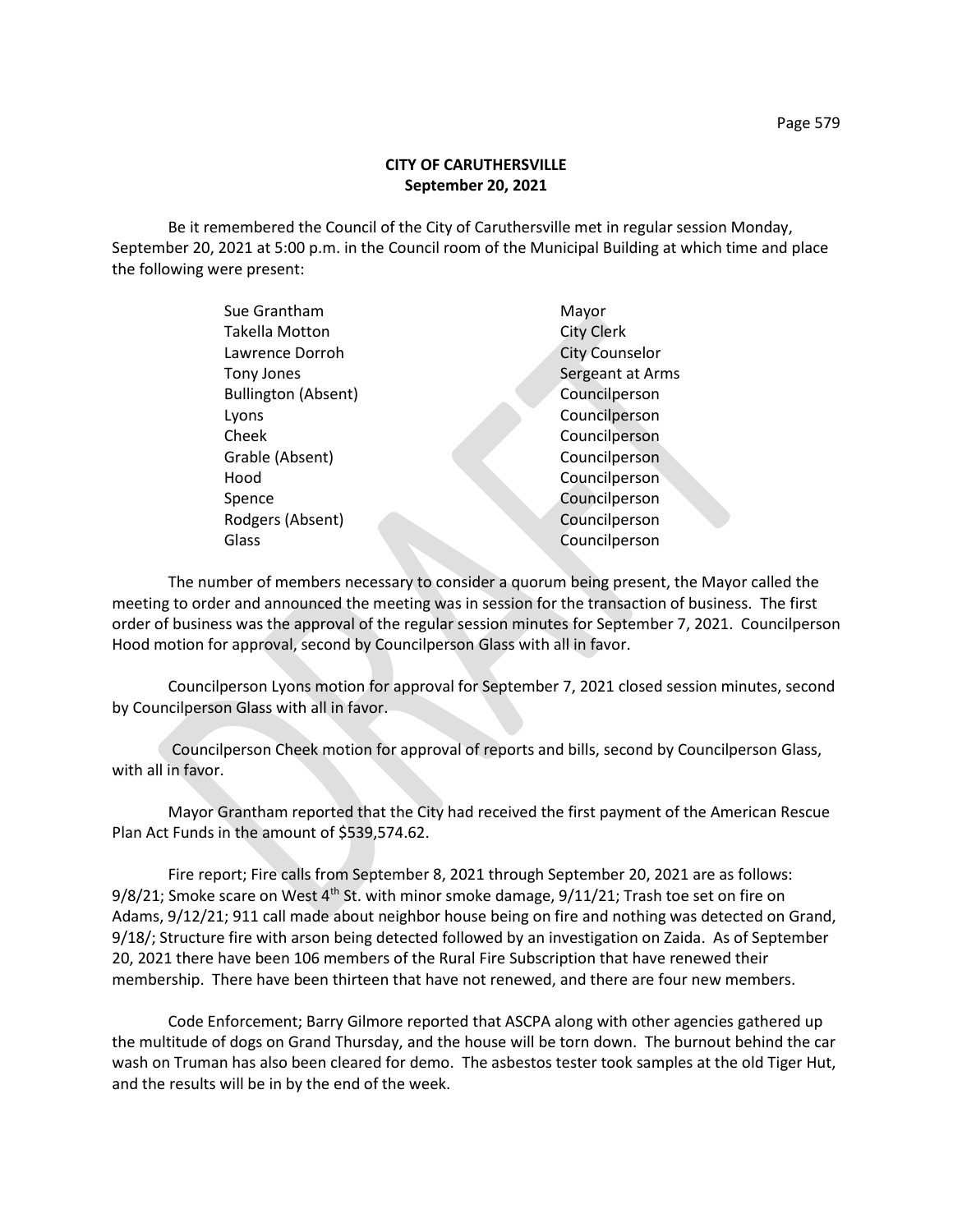## Page 580

Library report; Teresa Tidwell reported that the Bootheel Community Theater event was a success, and Ms. Tidwell made mention of the Wall of Distinction coming up this Friday at 1:30 p.m. The soliciting of ads for the birthday calendar has begun. Any business or individual can purchase an ad which pays for the birthday calendars for a years' worth of advertising, and the calendars are free.

City Collector report; Collections from September 1, 2021 through September 20, 2021 are as follows: Real Estate \$2,453.27, Personal Property \$123.75, Miscellaneous \$190.00, Total taxes \$2,035.98, Fees and Interest \$699.31, Total Collections \$2,767.02.

Insurance report; Councilperson Spence reported that she and the Mayor had met with a representative with Cigna, and they were very impressed with what they had to offer. Cigna will meet with the City employees Wednesday, to talk about their insurance plans.

Councilperson Cheek a member of the Lions Club, thanked everyone that came out to help on Saturday to clean up Exit 6. The Lions Club is looking to do a clean up the second Saturday of every quarter, which could be adjusted if need be. There were 57 bags of trash picked up, and the first time it was done there were 180 bags. It appears that people are more conscientious of littering, and people are also talking about cleaning up the community mentioned by the Mayor and Councilperson Hood.

Business From the Floor; Charles Cain reported that there was a pothole on West  $11<sup>th</sup>$  St. and Ward, and a break in the pavement on Laurant and 13<sup>th</sup> St. Mayor Grantham made mention that she had a list of potholes within the City, and would add to it if they weren't on it. Mr. Cain wanted to know what the ARPA funds would go towards. The Mayor stated it was already accounted for with the Water and Waste Water projects, and police salary increases, and that the City was very appreciative in receiving the funds.

Counselor Dorroh introduced the Agreement for Relocation of Public Utilities for the Caruthersville Floodwall Project. The U.S. Army Corps of Engineers will appropriate the funds in the sum of \$1,011,550.00 for reimbursement to the City for work performed under the agreement. If the bid comes in over the allocated amount there will be provisions for an amendment to the contract or through their claims process. Councilperson Lyons motion to accept the agreement and for Mayor Grantham to execute the agreement, second by Councilperson Cheek, which resulted in the following vote:

| Lyons | Yes | Cheek  | Yes |
|-------|-----|--------|-----|
| Hood  | Yes | Spence | Yes |
| Glass | Yes |        |     |

Charles Davis with the Levee District made mention that the relocation of the water and sewer lines would have to be relocated before the floodwall is constructed.

Mayor Grantham entertained a motion to go into closed session for the purpose of personnel and real estate. Councilperson Lyons made motion, second by Councilperson Hood, which resulted in the following vote:

| Lyons | Yes | Cheek | Yes |
|-------|-----|-------|-----|
|       |     |       |     |